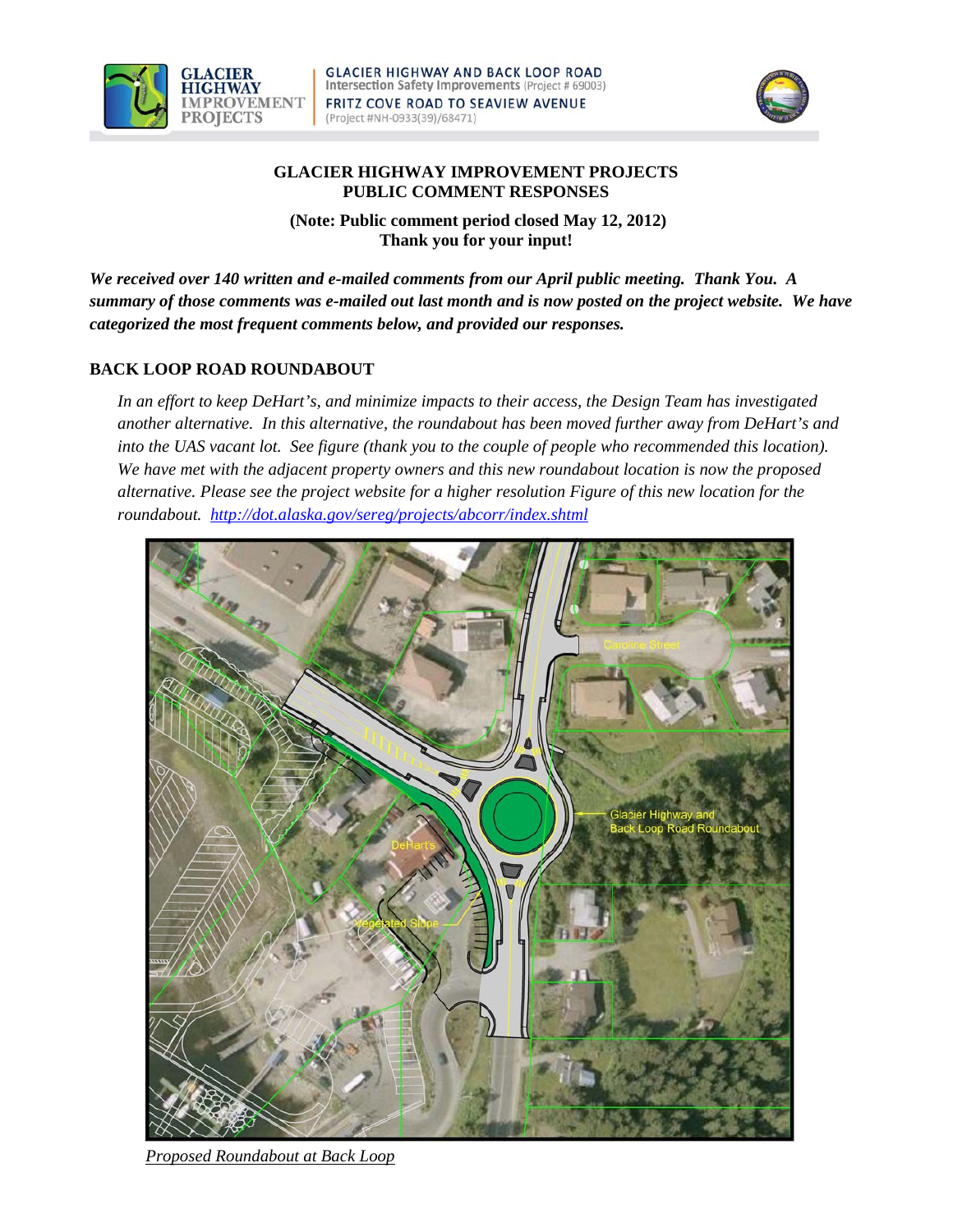



*The Design team looked at traffic signal alternatives in 2003 and 2011. These alternatives would require a retaining wall along side of DeHart's and would eliminate DeHart's direct access onto Glacier Highway. Some of the main reasons for using a roundabout at this location include; a roundabout is safer than a traffic signal, it will have fewer vehicles backing up on the steep grade of Back Loop Road and it will cost less to operate and maintain. Many communities prefer roundabouts because they are more environmentally friendly, slow traffic, and when accompanied with landscaping they are more aesthetically pleasing.* 

## **SPEED LIMIT**

*Glacier Highway is designated as an Urban Principal Arterial. Therefore, its main function is to move traffic from one area to another. Decreasing speeds is not an objective of this project—improving safety and providing for future traffic growth are the objectives. The proposed road improvements are designed to be safe at the design speed and will include several improvements that will increase safety including; sidewalks on both sides of the street, 8-foot shoulders, left turn lane at Auke Bay Lab, center lane from Back Loop to Bay View, continuous street lighting, eliminating parking on the shoulders, and improved bus stops at better locations.* 

## **AUKE BAY COMMUNITY AND PROJECT PROCESS**

*We heard from the public the importance that DeHart's has to the local community. In response, we have developed a new alternative that will maintain DeHart's and provide them reasonable access. We have met with UAS, CBJ, Auke Bay Elementary, and Capital Transit several times to coordinate this project with their plans.* 

*As part of the Auke Bay Corridor Study from 2002 to 2004, there was an extensive public involvement program that included many public meetings and a Citizens Advisory Committee. The outcome of that planning process was a set of short term and long term recommendations. This project is the implementation of many of those short term recommendations, albeit with some revisions to reflect current traffic volumes and growth rates. We held public meetings in January 2011 and April 2012 where we received 250 written comments. The local community has played an important role in the development of this project and many of the design features are specifically based on public feedback. Balancing the needs of motorists, pedestrians, bicyclists, and the adjacent residents and businesses is always a challenge. We feel that the project will be a great improvement to the community and will continue to keep the public involved as the design continues.* 

# **FRITZ COVE ROAD INTERSECTION**

*We understand that the indirect left turn is an unfamiliar turning movement for Juneau drivers, so was a roundabout until just a few years ago. It is important to remember that 90% of motorists will not need to use the indirect left turn. The indirect left turn is provided for drivers who do not want to wait for a gap in the traffic to make a standard left turn. Traffic design analysis indicates the only ones that may need to wait longer than recommended at this intersection are the 27 vehicles turning left out of Auke Lake Way during the peak afternoon hour (4:30 to 5:30). When compared to the other 1,093 motorists using this intersection, we do not feel that other intersection configurations that have large impacts to Auke Creek, construction cost, and the majority of motorists, are justified.*